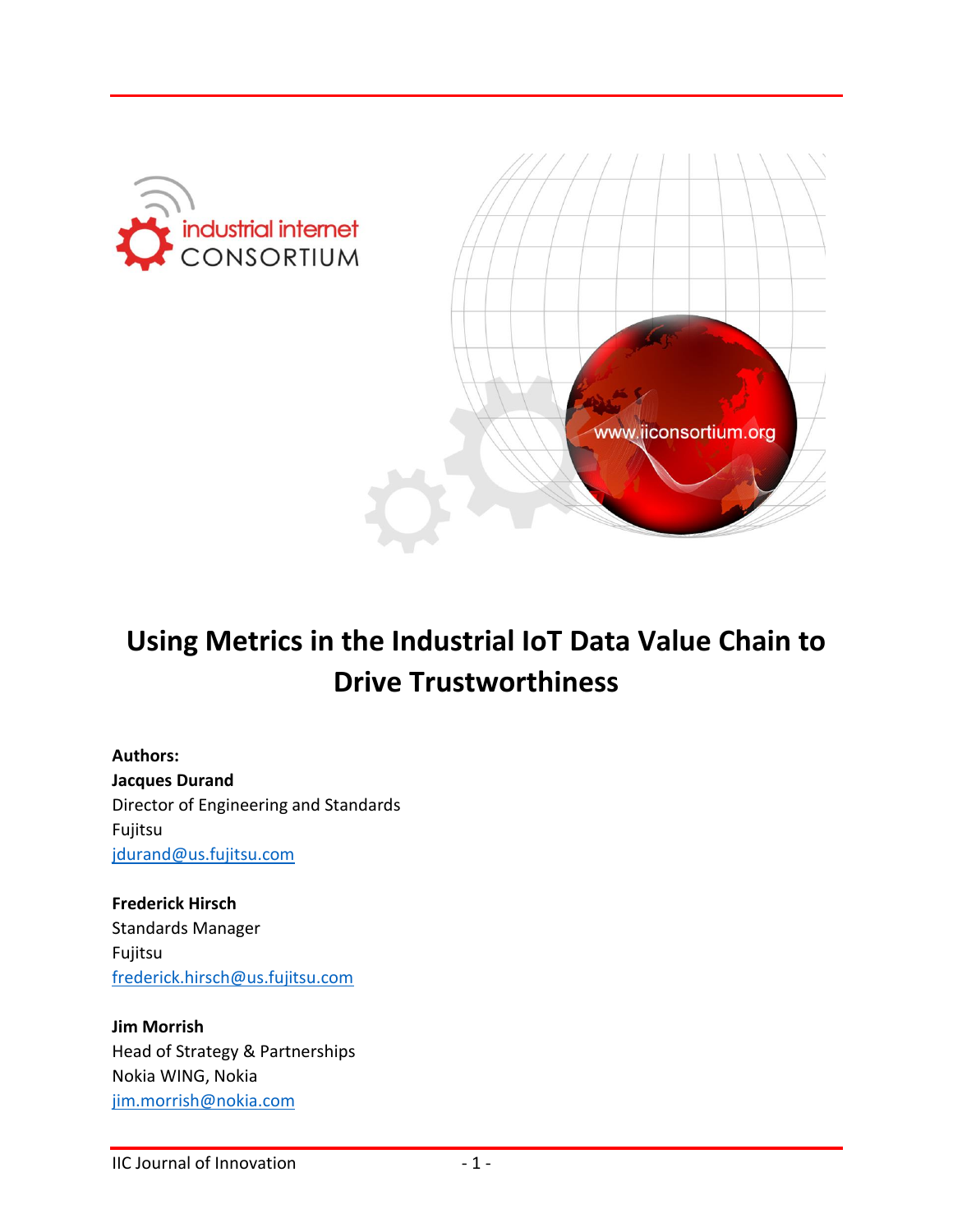#### **INTRODUCTION**

 $\overline{a}$ 

Confidence that an Industrial Internet of Things (IIoT) system will operate according to expectations is based on assurance that several aspects of the system are under control: security of its data and of its equipment, safety for people and assets, reliability of operations and subsystems, resilience of these in case of hardship, and privacy concerns for all kinds of personal data handled.

This set of properties – security, safety, reliability, resilience, privacy – has been identified in the Industrial Internet Consortium (IIC) Industrial Internet Vocabulary Technical Report<sup>1</sup>, IIC Industrial Internet Reference Architecture<sup>2</sup> and ISO-IEC/JTC1/SC41  $3$  as defining the *trustworthiness* of a system. While these properties were looked at separately (mostly) in the past, their grouping in a single concept – *trustworthiness* – makes more sense in IIoT systems because of their increased interdependency. This is due to the intricacy of the digital and the physical, the level of automation and the extent to which people and processes depend on it, the overall complexity of these systems and the increased digitization and volume of data generated.

IIoT systems include a value chain related to the use of data. This data value chain starts with the production and collection of data from assets and their environment in the physical world. That data is then contextualized and processed to become intelligence and knowledge. This knowledge, in turn, is analyzed in a business context to translate into decisions and actions that can be used to improve or create new business operations or products in order to drive business value. Metrics defined at various stages of the data value chain can also be used to establish and manage the assurance of trustworthiness, providing confidence in the IIoT system. This is especially important in IIoT systems that can include many distributed components. This data value chain sequence is illustrated in Figure 1.

Assurance of trustworthiness is established based on the IIoT data value chain. This assurance reflects measures that either prevent adverse results from occurring or anticipate and mitigate potential effects when issues occur. Regardless, the data value chain and metrics are essential to maintain confidence in the trustworthiness of the IIoT system.

Trustworthiness metrics are an important concept supporting the management of trustworthiness in an IIoT system. The definition of metrics may aid in

<sup>1</sup> The Industrial Internet of Things Volume G8: Vocabulary, IIC:PUB:G8:V2.1:PB:20180822, Version 2.1, August 2018, IIC. [https://www.iiconsortium.org/pdf/IIC\\_Vocab\\_Technical\\_Report\\_2.1.pdf](https://www.iiconsortium.org/pdf/IIC_Vocab_Technical_Report_2.1.pdf)

<sup>2</sup> The Industrial Internet of Things Vol G1: Reference Architecture (IIRA), IIC:PUB:G1:V1.80:20170104, Industrial Internet Consortium, January 2017, https://www.iiconsortium.org/IIRA.htm

<sup>3</sup> Information technology – Internet of Things Reference Architecture (IoT RA), ISO/IEC DIS30141:20170628, ISO/IEC JTC 1/WG 3, June 2017.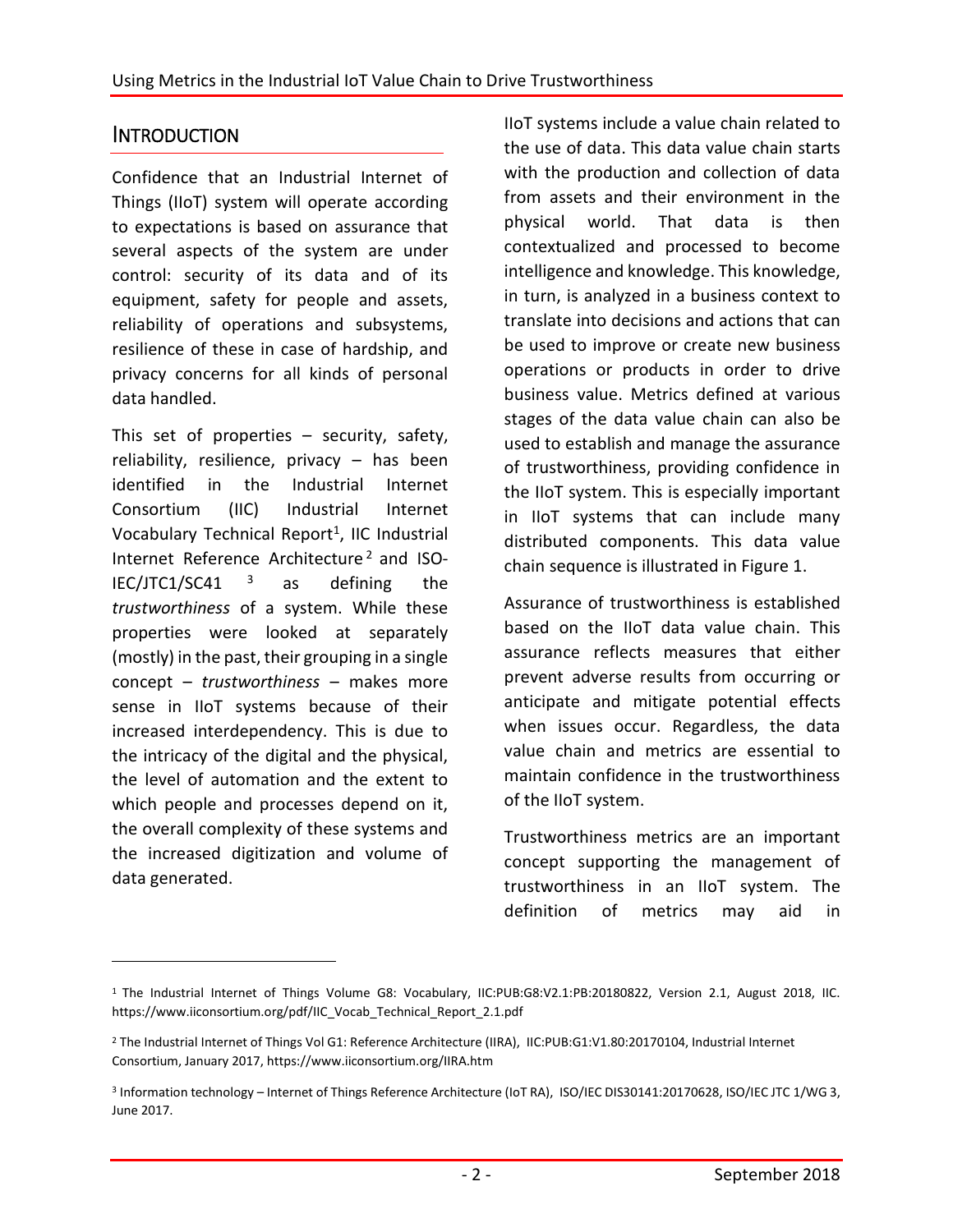

*Figure 1: The Value Chain of Industrial IoT*

understanding the key considerations in a system and also aid in the analysis and design of a system, especially if historical metrics data is used to inform decisions. Clearly metrics can also be used during the operation of a system to maintain visibility into its operation and to help ensure that trustworthiness and other business and operational targets are met.

Good metrics will typically find many uses. For example, metrics on storage service reliability will help to:

- Clarify the expected service level and quality with any service providers. Metrics also support contractual enforcement such as assessment of penalties in case of failure to fulfill SLA (Service Level Agreement) or SLO (Service Level Obligation) targets, and support the ability to compare providers.
- Evaluate how well the service performs. This in turn allows for precise feedback to providers.

 Understand the nature of shortcomings and failures of a system component so that these can be mitigated within the system, or negotiated with the provider.

A real world example of this third point is a system where edge devices periodically invoke the cloud storage service directly every minute, while having the capacity to handle a backlog of only up to ten minutes of data stream. In this scenario, it is important to prevent downtimes of nine minutes or more of the data storage service. An adequate metric measuring the duration of downtimes  $-$  not just the uptime average  $$ will be the basis for negotiating service quality in order to minimize data loss.

This paper describes how operational metrics data may be combined with business and risk management information to support a better understanding of trustworthiness, enabling investments made in trustworthiness to be better managed.

### MANAGING TRUSTWORTHINESS

Trustworthiness in the business context means that a satisfactory level of confidence can be established in any system component (be that a sensor, a machine or a factory). Confidence can be established in what it claims to be, whether it fulfills its ascribed tasks, has appropriate performance, and will not endanger people, the environment, partners or the organization due to any issues relating to security, safety, reliability, resilience and privacy.

Tradeoffs and decisions need to be made among business and functional requirements as well as design decisions and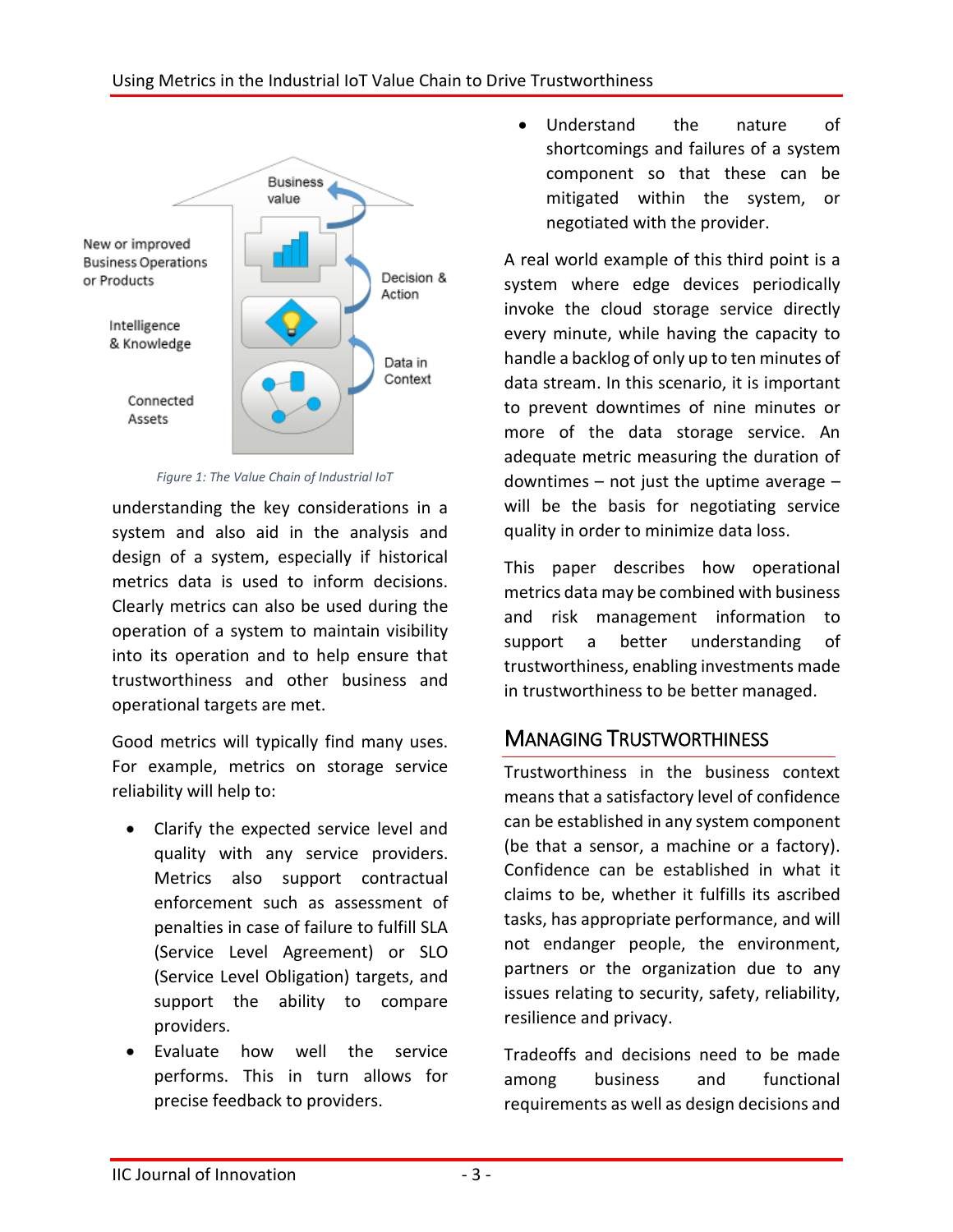risk mitigations related to trustworthiness. Care must be taken not to overinvest in trustworthiness mechanisms, however, since this can be detrimental to overall system performance, utility and cost. Connected bathroom scales provide a good everyday example of this kind of dynamic: There are many things that could be done to improve the accuracy of the scales (for example controlling for environmental humidity, adjusting for altitude, ensuring a perfectly level surface and so on), but it just doesn't make business sense to invest this much in the pursuit of accuracy.

Figure 2 provides some illustrative examples of the consequences of over-specifying an IIoT solution in each of the five identified aspects of trustworthiness:

strategy and business results. The investments to be made can relate to the "business as usual," such as increasing production, expanding the business and so on. Investments can also be used to address trustworthiness risks either through direct investment with the aim of reducing the frequency of harmful events or by indirect methods such as purchasing insurance (to mitigate the consequences of any harmful event). Making the right investments in trustworthiness requires a detailed understanding of the IIoT system in question and also that appropriate decisions are taken regarding the needs and tradeoffs among functional, non-functional and trustworthiness requirements.

| <b>Trustworthiness aspect</b> | <b>Potential consequences of over-specification</b>                                                                                                    |
|-------------------------------|--------------------------------------------------------------------------------------------------------------------------------------------------------|
| Security                      | Increased costs and reduced usability                                                                                                                  |
| Safety                        | Reduced solution flexibility, compromised accuracy of data<br>generated by an IIoT solution                                                            |
| Reliability                   | Increased testing costs, increased predicted maintenance<br>costs for additional replicated components, increased<br>complexity, greater capital costs |
| Resilience                    | Increased capital, commissioning and maintenance costs and<br>reduced flexibility to maintain larger margin for error in<br>processes and systems      |
| Privacy                       | Unnecessarily cumbersome processes associated<br>with<br>registering and managing user accounts and resolving<br>technical issues.                     |

*Figure 2: Example consequences of over specifying trustworthiness aspects*

Managers of a company have choices they can make with regards to the investments they make in most business-related assets. These real options have consequences to the organizational business continuity, health,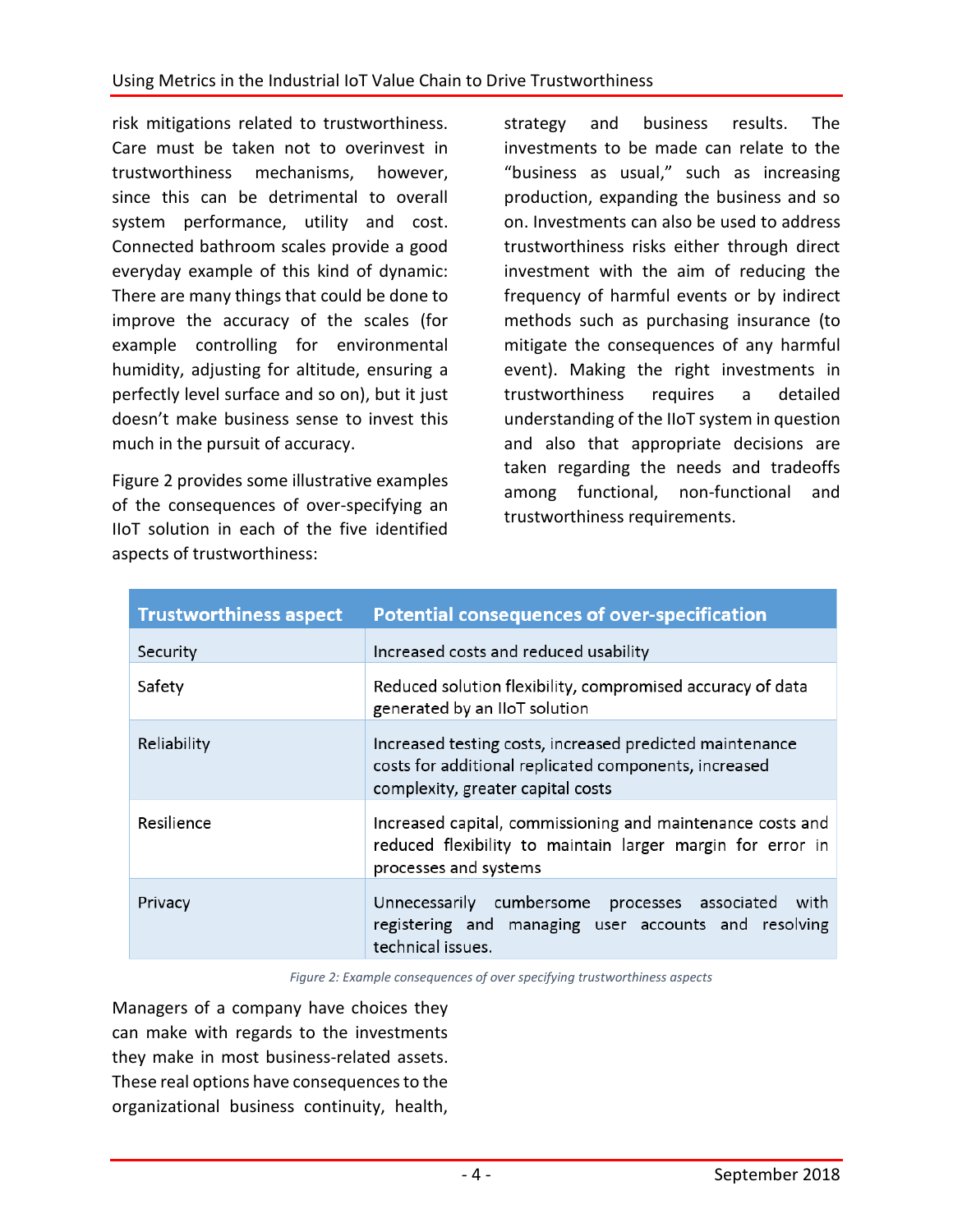Compliance with any prevailing regulations is a baseline trustworthiness consideration, but there may be benefits from going beyond minimum compliance (as discussed in the "Trustworthiness from a Business Perspective" section of this article). Figure 3 illustrates how the current state of trustworthiness aspect may be positioned with respect to a minimum compliance level versus a target state determined by business considerations. This is a sample illustration – actual data will depend on the specifics of the business situation.



*Figure 3: Kiviat diagram illustrating Minimum, Current and Target states of Trustworthiness Aspects for an IIoT system*

Decisions on investing in real trustworthiness options can be based on a structured analysis of scenarios based on the risks and consequences. Such analysis works best for potentially high-frequency events since the probabilities can be quantified and used in conjunction with an analytical model of the business to review scenarios and

make decisions. Such an approach is less well suited to addressing low frequency and high impact events (for example flooding risks in certain locations where floods are a rare and unexpected event). Thus investment decisions should not be based solely on quantitative analysis but also should include judgments and investments based on an understanding of high impact events. Care must be taken that both the data and the analysis used to make decisions are appropriate and that the confidence in the data quality and analysis is appropriate to

> the concerns. The analysis should take into account operational goals and their corresponding metrics, financial and other targets, risk metrics and trustworthiness considerations.

> Risks of various types, including security risks, safety hazards, natural events and privacy risks (among others) can be mitigated through organizational changes (e.g., training staff) as well as technology deployment (for example, deploying identity management processes). Other traditional risk management approaches may

also be used, such as purchasing insurance, that effectively transfers risk. Risks may also be accepted as a necessary component of an overall business, but this should only be done if the consequences of those risks (and the company's risk attitude) are well understood. Mitigating risks through the use of technology or organizational changes can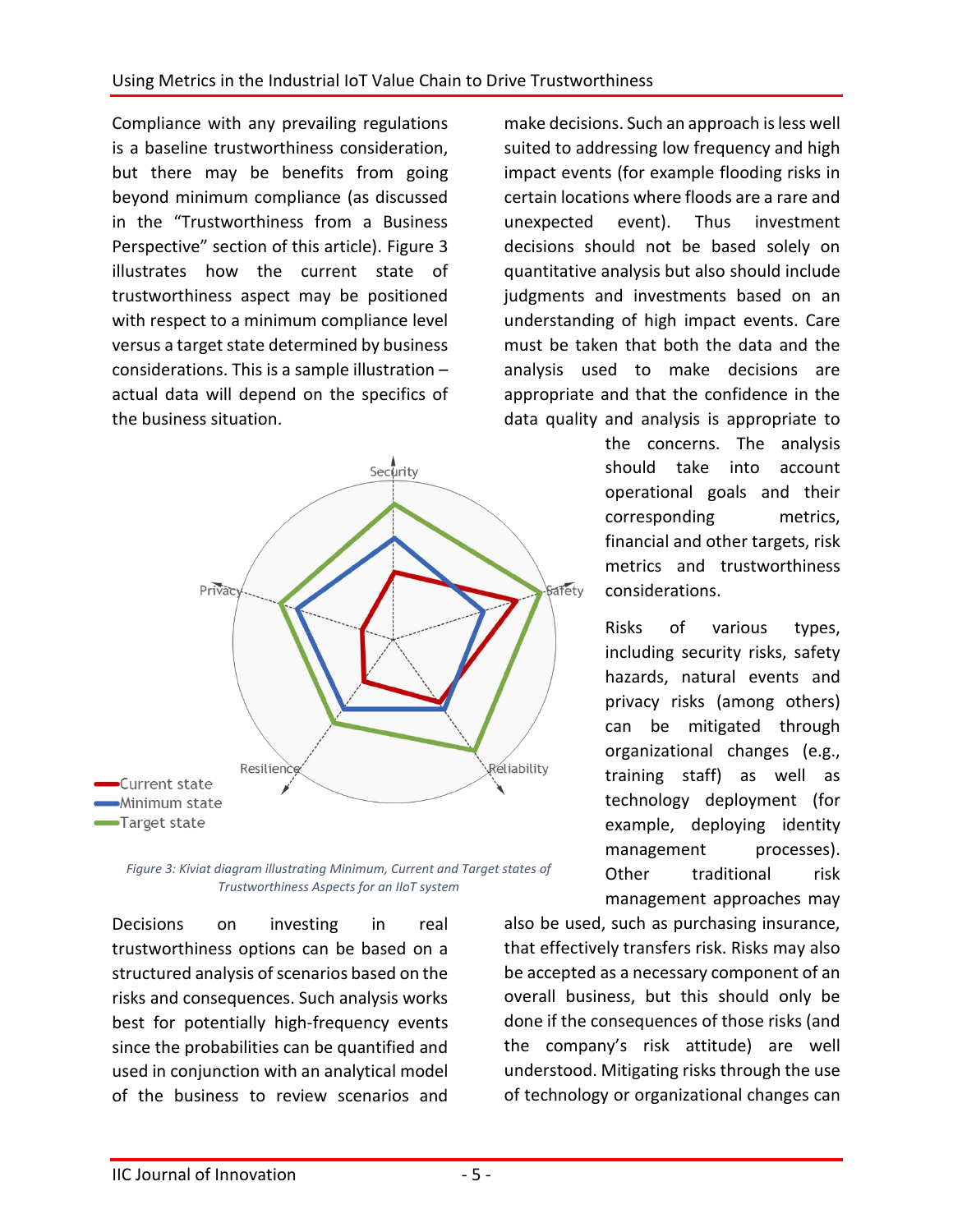be complicated due to the variety of concerns as well as the number of approaches that can be taken to mitigate risks. For this reason a structured and systematic approach is helpful.

# USING METRICS TO ASSESS AND CONTROL TRUSTWORTHINESS

Trustworthiness metrics associated with operational components provide insight into the operation of those components and enable control over trustworthiness aspects, if the metrics are defined correctly. For example metrics related to the Reliability trustworthiness aspect could include:

- Variability of end-to-end data latency from source to storage. Keeping such variability low is desirable as many application only provide quality output when latency is well controlled and within limits. This clearly depends on many factors (potentially including device caching and configuration settings, network latency, and storage service availability).
- Elapsed Time between detection of stress conditions and dynamic scalability operations to restore overall performance expectations.

Trustworthiness metrics are often designed to be shared by a broad class of systems, defining a way to adhere to regulations or industry-defined standards and assessments. This is the case of readiness metrics such as scorecards derived from maturity models.

When it comes to managing the operation of a particular solution, often the performance

metrics that are used relate to that specific solution only. These metrics are developed locally by operation managers and service providers and are directly useful in managing the solution during operations. While these metrics are not necessarily shared across systems, a standard representation – and ideally a standard definition – is useful to compare them as well as to compose them. Trustworthiness metrics for an entire system can be derived, incorporating consideration of the trustworthiness of its constituent components and sub-services.

Trustworthiness aspects may contribute – or conflict with – each other. Part of managing trustworthiness in a solution is to define and control these interdependencies. These interdependencies may vary from one system to the other, and sometimes may impact each other within the same system, as illustrated in the following examples:

- **Privacy considerations can impact Security**: Privacy regulations may restrict data replication, prohibit collecting too much data on clients accessing a service, or make strong requirements about disposing of data. In some cases these restrictions may adversely impact the security of the service by preventing useful data collection or tracing, such as the identification of requests and their origin.
- **Investment in Privacy may contribute to Security**: in other cases the opposite is true, as Privacy measures may help reduce data thefts or their consequences.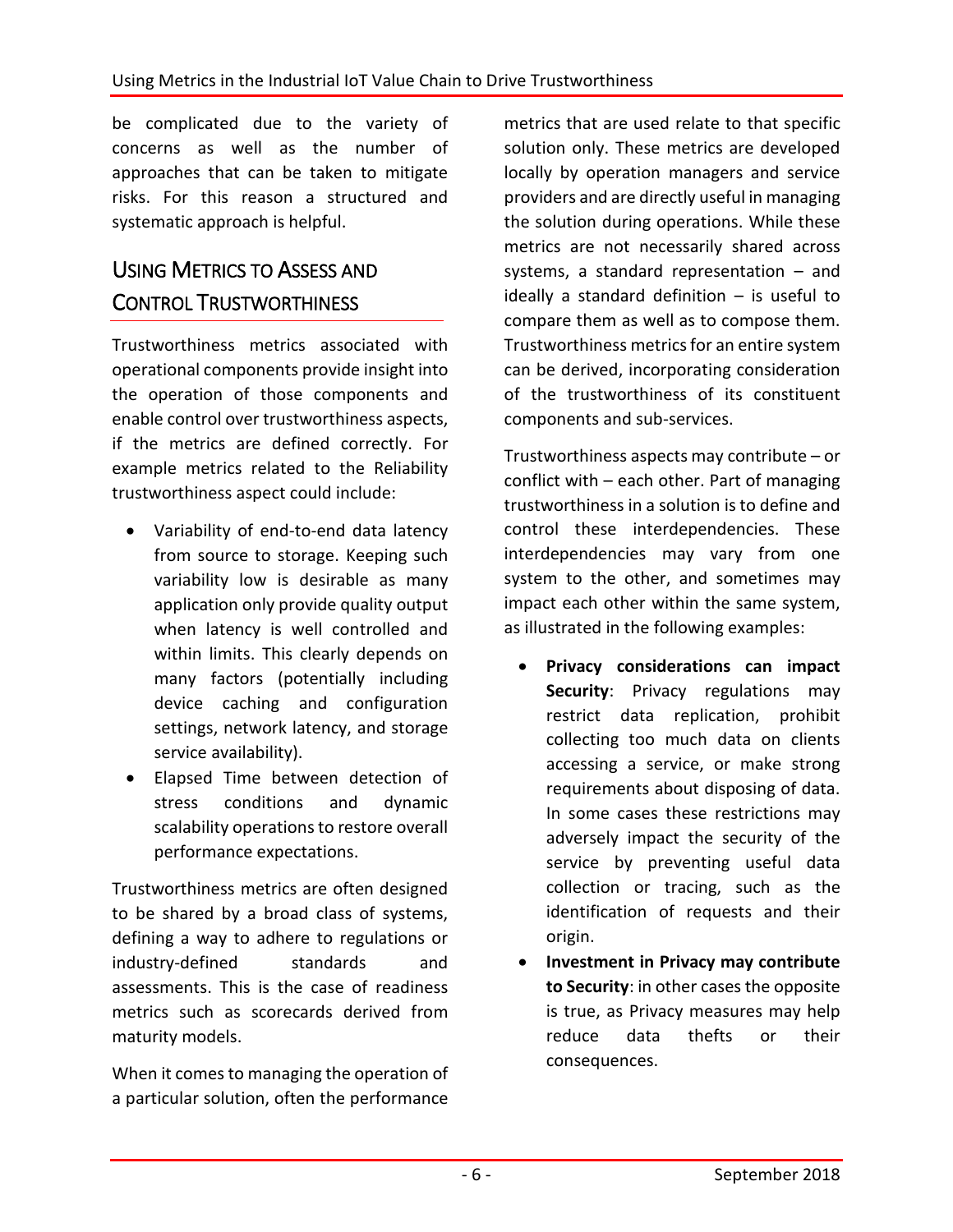- **Enhanced Security can reinforce Reliability**: Security of many services in a system will generally contribute directly to Reliability objectives – e.g., by preventing DOS attacks.
- **Reliability management techniques can be detrimental to Security**: A common case of adverse effect on Security – as previously mentioned - is the delaying of security updates and patches in order to preserve the stability of current IT systems.

Uncovering such dependencies between trustworthiness aspects is part of a

are defined by objectives set for the various trustworthiness aspects relative to some metrics, as well as functional and other business considerations, as illustrated in Figure 4.

Assessing the impact  $-$  positive or negative  $$ of one trustworthiness property on another property will rely on metrics and related measurements. The role of metrics goes beyond assessment though since they also help manage the reinforcements and conflicts between trustworthiness aspects by balancing the metric targets.



*Figure 4: The Trustworthiness Space as Defined by its Metrics*

trustworthiness analysis. Assessing these dependencies, their synergy and, in case of conflicts, the acceptable tradeoffs, will rely on measurements and objectives.

The goal in both design and continued operation of an IIoT solution is to keep a system operating within the bounds determined to be acceptable. These bounds

## INTERDEPENDENCY BETWEEN TRUSTWORTHINESS AND BUSINESS **OPERATIONS**

Operational trustworthiness metrics may inform design and analysis as well as assist in keeping an operational system in control,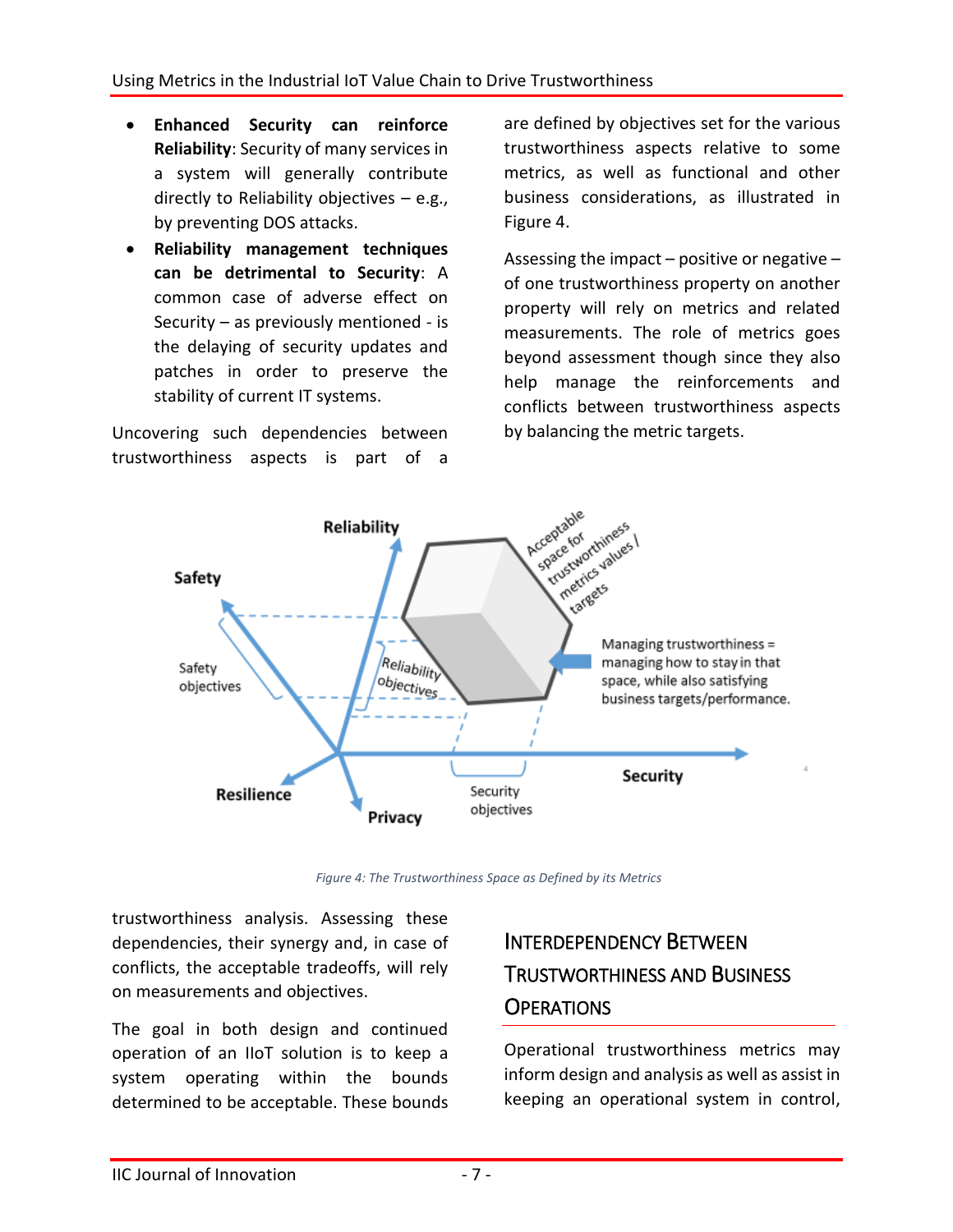but are not enough to meet the needs of managing trustworthiness and creating business value. Business context and information must also be considered. Combining appropriate business metrics and information with trustworthiness understanding and metrics will allow an organization to turn data into knowledge that it can act upon to enable a dynamic and successful enterprise.

Organizations are generally concerned with managing risks, both those associated with trustworthiness aspects as well as others (for example product delay or lack of market adoption). A common approach to measuring risks is to calculate the expected value based on probabilities of events as well as the anticipated impact of the event. Leading the business while considering business mission and goals, financial metrics, risk position and trustworthiness considerations will require making complex investment decisions involving many factors. This is complicated since some trustworthiness aspects will support a business metrics and others will detract. When all factors are considered together, the tradeoffs will lead to an "acceptability zone" where all objectives are reachable (e.g., safety and performance). The details depend on the precise definitions as adopted by the business and industry in question.

Trustworthiness properties generally have an impact on operations and business outputs. Consider an IIoT system in a factory that comprises an assembly chain. The resilience of such a system includes the resilience of its assembly chain. The resilience of the assembly chain can be

measured by a metric involving the percentage of overtime (OTpercent) for processing of a production lot due to either replacing, repairing or simply reusing a defective machine:

ResACmetric = 100 - OTpercent

where a value of at least 80 is expected for some types of failure.

Consider now a performance metric for this assembly chain:

PerfACmetric = (expected processing time of a production lot)/(actual processing time)

where a value less than 0.9 in average is considered unacceptable.

It is understandable that these two metrics may depend on each other: the more resilient the assembly chain, the greater the certainty that its performance level will be stable, according to these metrics. Figure 5 illustrates a strong dependency between both, in case of hardship: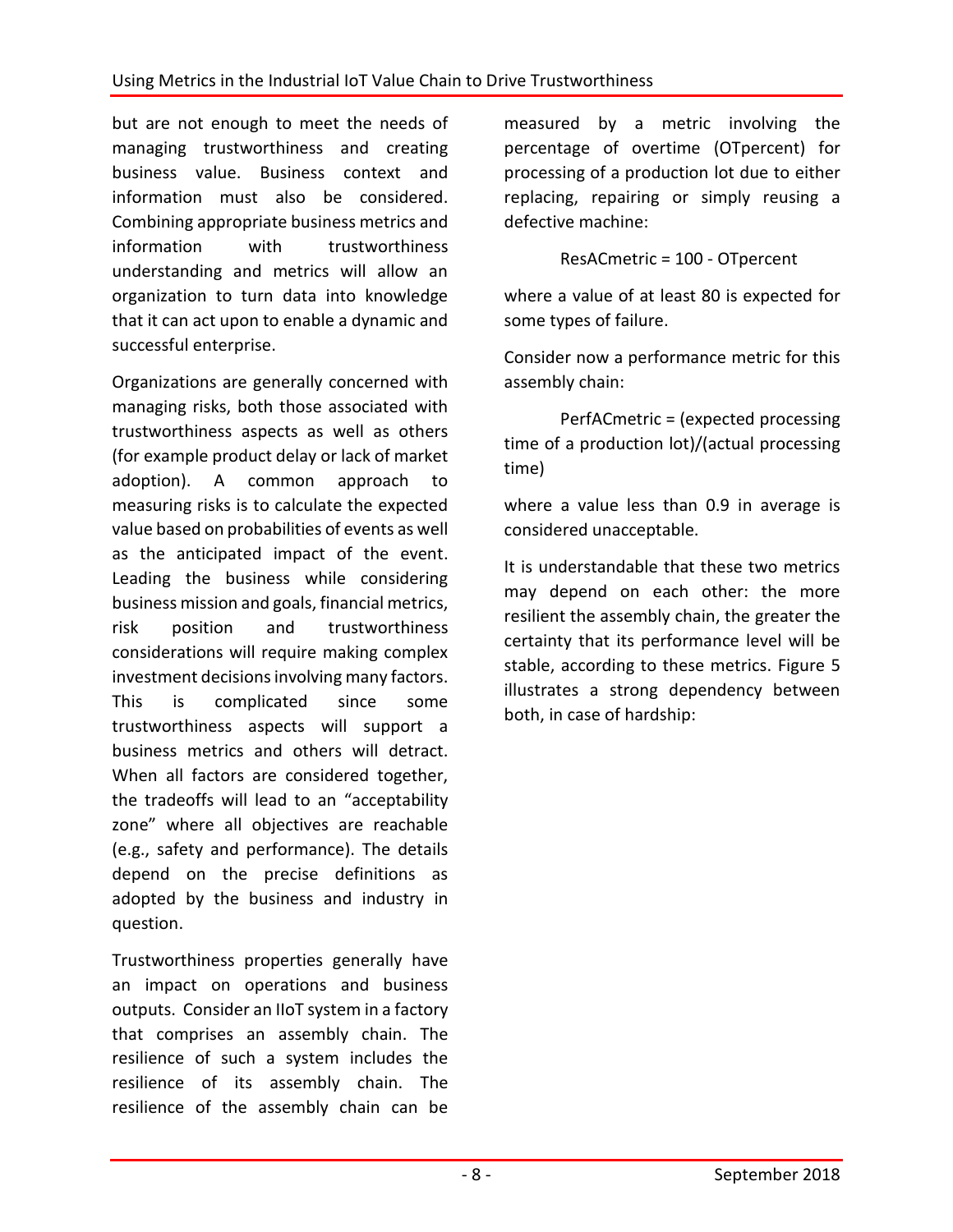

*Figure 5: Example of Resilience reinforcing performance*

Resilience may take many forms in an IIoT system. The same system that involves the above assembly chain may also use an IT service, say to archive sensor data in a Cloud. On the IT side the resilience of this service may be obtained by clustering a large enough set of servers in different locations under load balancing, thus mitigating server failure. That aspect of resilience will also impact operations in a positive way by improving requests throughput and response time. In this case, achieving the resilience objective by itself does not improve performance, but the means deployed for achieving resilience happen to have a positive impact on performance.

As highlighted earlier in this article, trustworthiness properties may potentially adversely affect business performance. Trustworthiness has investment costs, raising the question of how much the organization is willing to pay in terms of additional time, complexity and operational costs as well as initial investment. There is often a trade-off between safety measures, for example, and operational agility or speed. Security can often have a business impact, in terms of complexity and cost. Of course, the risks that such trustworthiness measures help mitigate or prevent, may have a much larger cost in the long run.

Figure 6 illustrates a negative impact of a safety measure on some business performance indicator. For example, safety may require giving more time to the personnel to manually change machine configurations, often needed in high-mix production. This will require slowing down the assembly chain thus reducing its performance. In this example, the dependency curve shows that increasing safety will decrease performance (e.g., by slowing an assembly chain) and vice-versa.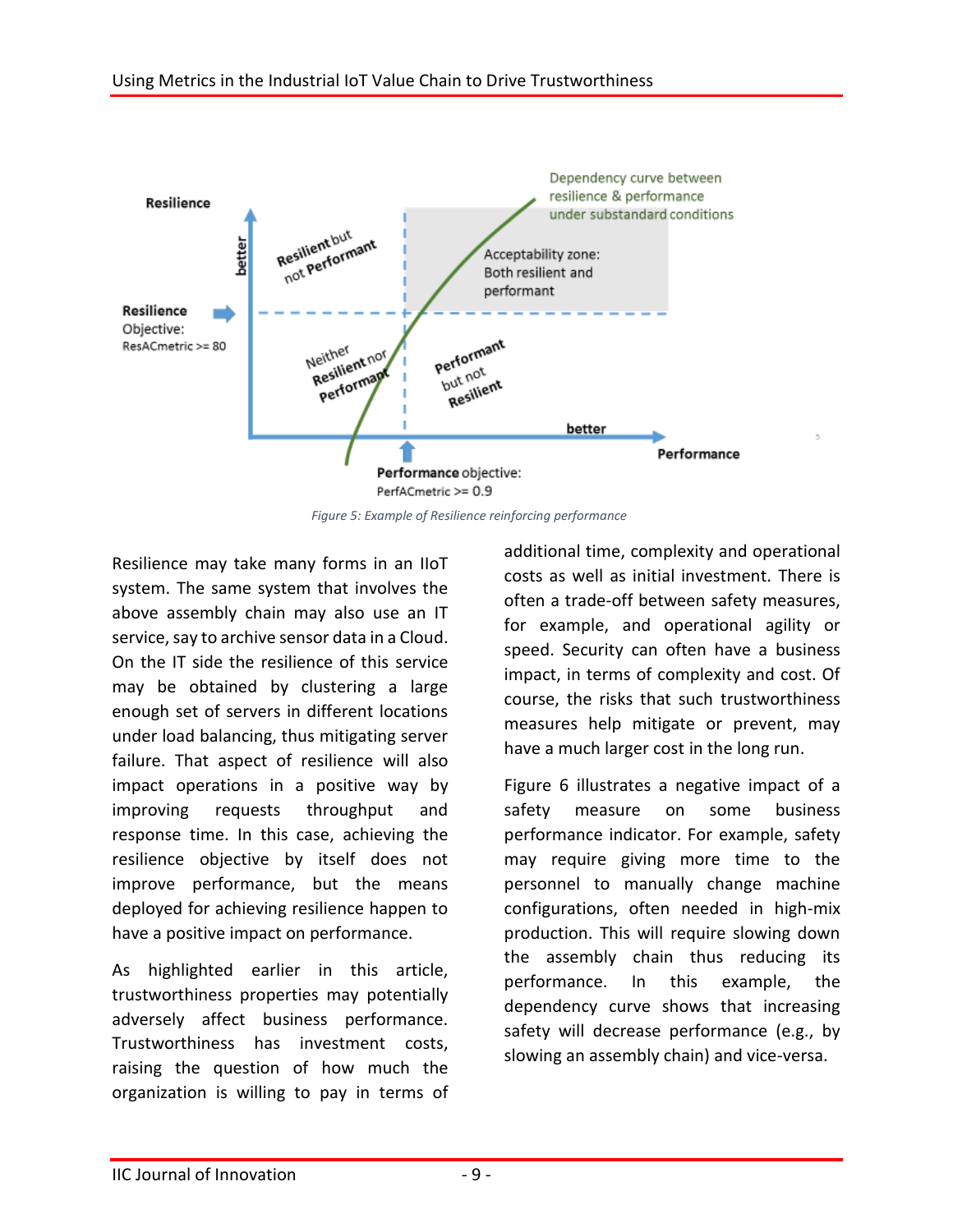

*Figure 6: Example Representation of Conflicting Objectives*

Combining metrics and context can provide an understanding of the system, its dynamics and the tradeoffs that are made. This can be represented graphically with diagrams showing tradeoffs. These diagrams may oversimplify the situation since they often ignore other variables. In many cases they also just express a correlation, not a causality. Detailed understanding of the factors behind the metrics are needed to understand what is happening.

## TRUSTWORTHINESS FROM A BUSINESS **PERSPECTIVE**

From a business and financial perspective, increased levels of trustworthiness can generate benefits through reduced levels of risk: While 'per user' costs may increase and some processes may become more cumbersome, the risk of trustworthinessrelated events reduces so that the overall value of a business increases. In this context,

it is worth noting that greater levels of trustworthiness can generate financialrelated benefits in many ways, including:

- Reduced levels of compensation payments for outages and other failures
- Avoided payments to regulatory bodies for instances of non-compliance with regulations, or any individual trust-related events
- **•** Increased levels of sales, and revenues per sale, due to stronger brand image
- Lower costs of business insurance
- Lower costs of funding and greater shareholder returns

Clearly any trustworthiness investment decisions that a business might make should be taken with reference to the probability of potential trustworthiness events (such as data loss or worker injury) and also the likely commercial and societal impact of those events.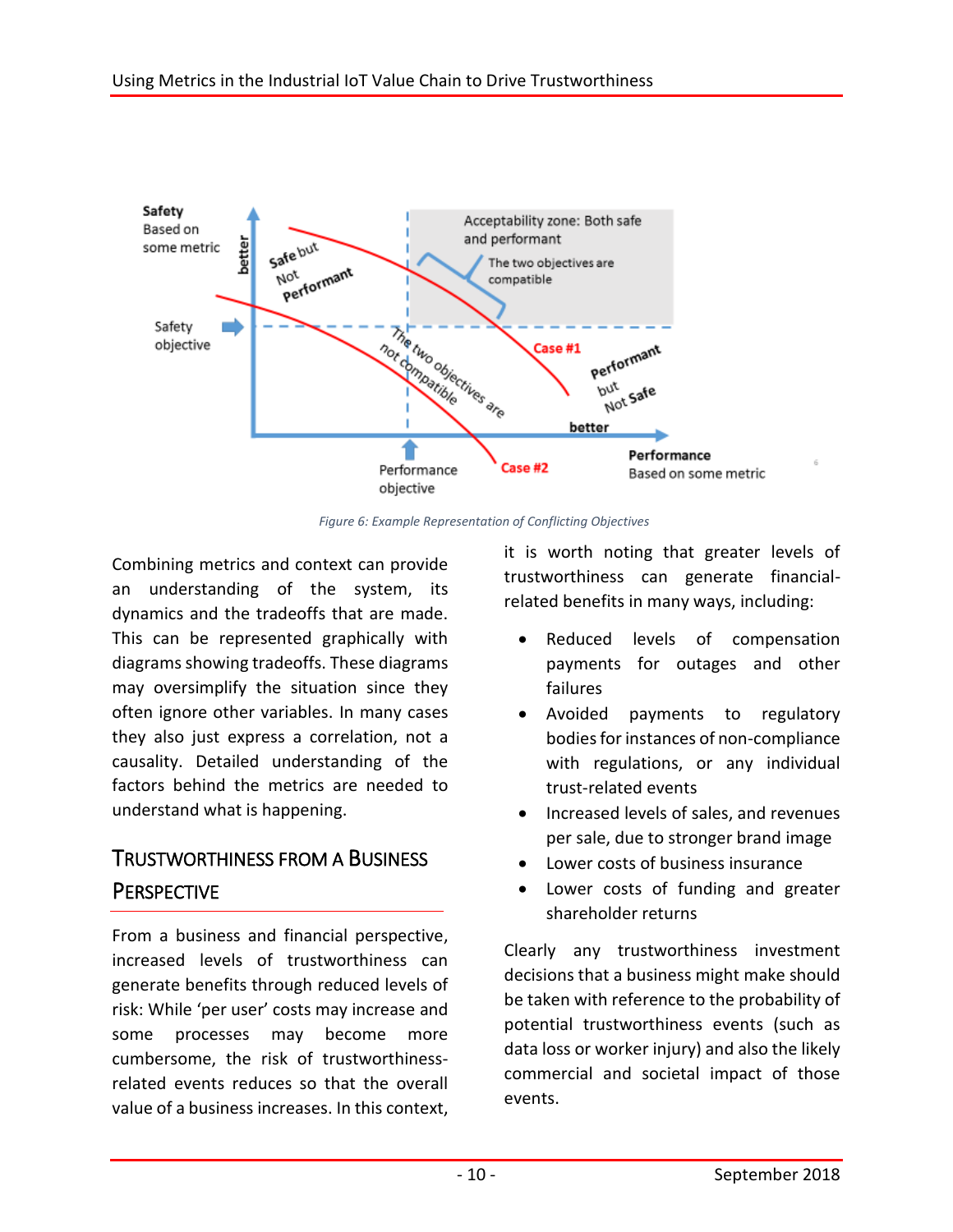The high level assessment of the expected consequences of any event should also take into account a range of extenuating and/or mitigating factors that may be relevant to the specific trustworthiness event in question. Such factors include:

- **Scale of Breach** Is the breach very limited in scale, compared to the overall solution or is it complete and fundamental?
- *Reversibility* Can the breach be reversed with a definite cost or will it become an ongoing and open-ended exposure?
- *Downstream Impacts* Is there potential for a trustworthiness event to impact other IIoT solutions (or real world events) that are potentially influenced by any outputs of the IIoT system in question?
- *Potential Criticality* Do specific trustworthiness events potentially have different levels of impact for different user groups?<sup>4</sup>

Efforts should also be made to estimate the financial impact of any potential trustworthiness breach. The expected business risk associated with any specific trustworthiness event is simply a product of the probability of that event and the impact of that event. So these are the two critical inputs to any approach to optimizing trustworthiness within an IIoT system.

Investment in trustworthiness is not, however, a one-sided argument: trustworthiness measures can also themselves generate increased value for a business. This can happen through a number of mechanisms, including:

- *Brand impact* companies can seek to differentiate on the basis of trustworthiness and become recognized as 'more trustworthy' than competitors.
- *Increased revenues* potentially products and services that are underpinned by higher levels of IIoT trustworthiness (or QoS) can be sold for higher unit revenues.
- *Market access* potentially new markets for products and services may become addressable if a company maintains higher levels of trustworthiness.

Accordingly, to appropriately manage trustworthiness within a business it is also necessary to identify how any real options for enhancing trustworthiness might potentially result in an opportunity to enhance value.

It should also be noted that trustworthiness is an evolving concept and trustworthiness measures that are appropriate for the overall context of any IIoT system at any one time may not be suitable at some future time. Figure 7 illustrates a sequence of events whereby the required level of trustworthiness increases twice during the 'operate/maintain' phase of an IIoT solution (potentially due to a change in relevant

 $\overline{a}$ 

<sup>4</sup> For instance information about use of drugs by a rock star is a non-story, whereas for a politician it could be career ending.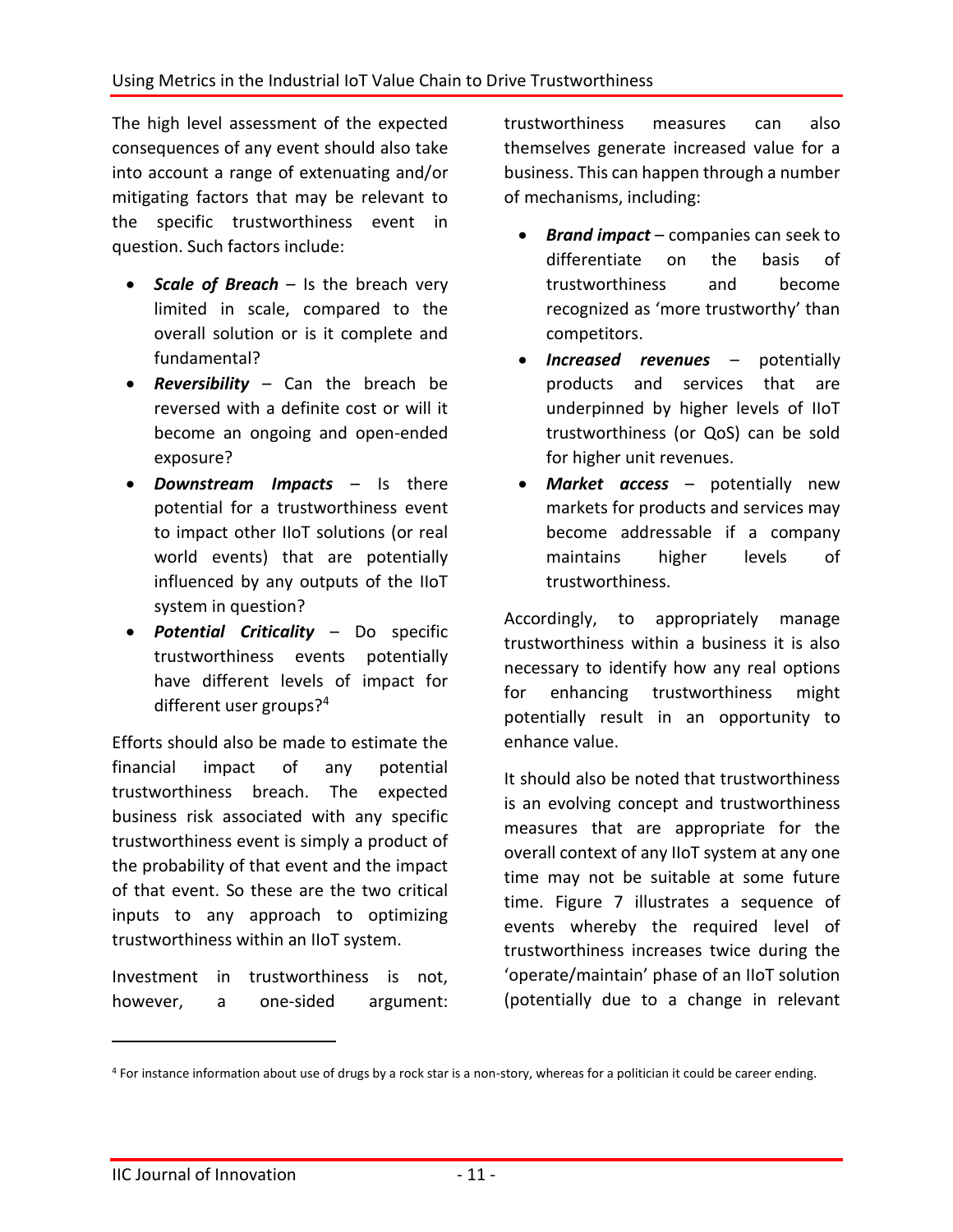regulations). <sup>5</sup> On one of these occasions Target and Current levels of trustworthiness have to be increased to meet Minimum (compliance) levels.

sources (for instance, the use of a new supplier to provide weather data inputs to a system)

*On request* – potentially when



*Figure 7: Trustworthiness over time*

Accordingly, the trustworthiness of any specific IIoT system needs to be revisited and trustworthiness measures reassessed periodically. A prudent management team will ensure that trustworthiness measures are reviewed as follows:

- *Periodically* on a regular basis, potentially quarterly or annually, depending on the criticality of the IIoT solution in question and the overall levels of risk exposure
- *Reactively* when the trustworthiness environment changes, potentially through the introduction of new regulations (for instance the introduction of GDPR) or changes in the trustworthiness associated with any upstream processes and/or data

 $\overline{a}$ 

downstream uses of data (or other outputs of the IIoT system in question) change and in response to requests from relevant stakeholders

A company's approach to maintaining trustworthiness and updating any associated analyses and impact assessments should be the subject of a documented and managed security policy.

### **CONCLUSION**

This paper has introduced the idea of a data value chain and the use of metrics in the Industrial Internet of Things to provide assurance of trustworthiness. Data from operational metrics can be used to inform design decisions as well as be used to monitor and take action to keep an

<sup>&</sup>lt;sup>5</sup> From "IoT Trustworthiness is a Journey and NOT a Project" in Sept 2018 Journal of Innovation, [https://www.iiconsortium.org/news/joi-articles/2018-Sept-JoI-IoT-Trustworthiness-is-a-Journey\\_IGnPower.pdf](https://www.iiconsortium.org/news/joi-articles/2018-Sept-JoI-IoT-Trustworthiness-is-a-Journey_IGnPower.pdf)